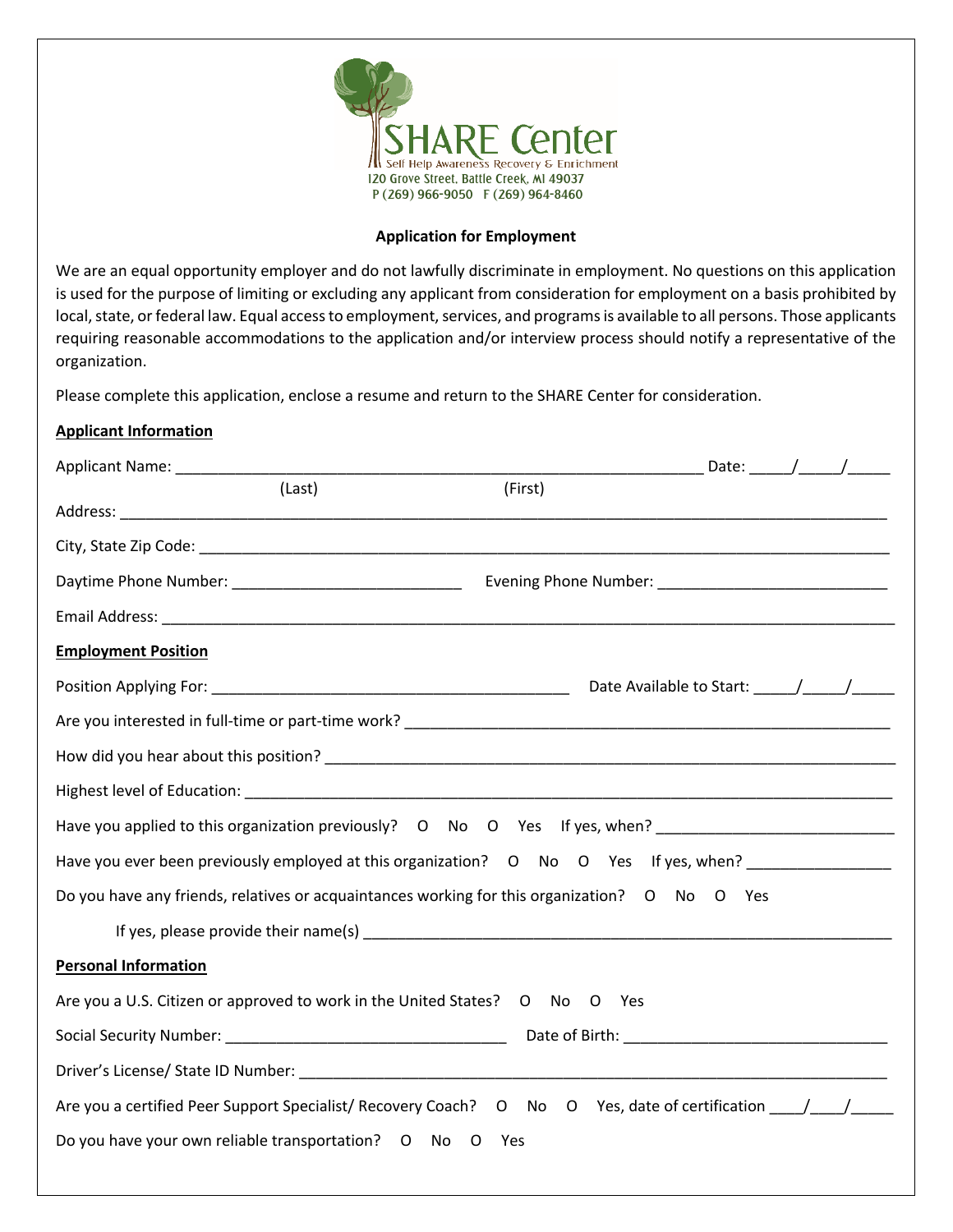| explain: | Have you been convicted of a criminal offense, including a felony in the last seven years? O No O Yes, please                  |                                      |
|----------|--------------------------------------------------------------------------------------------------------------------------------|--------------------------------------|
|          | Are you willing to consent to a mandatory controlled substance test? O No O Yes                                                |                                      |
|          | <b>Employment History</b>                                                                                                      |                                      |
|          | Please provide all employment information for your last four employers starting with the most recent.                          |                                      |
|          |                                                                                                                                |                                      |
|          |                                                                                                                                |                                      |
|          |                                                                                                                                |                                      |
|          |                                                                                                                                |                                      |
| 2.       |                                                                                                                                |                                      |
|          |                                                                                                                                |                                      |
|          |                                                                                                                                |                                      |
|          |                                                                                                                                |                                      |
|          |                                                                                                                                |                                      |
|          |                                                                                                                                |                                      |
|          |                                                                                                                                |                                      |
|          |                                                                                                                                |                                      |
|          | Reason for Leaving:                                                                                                            |                                      |
|          |                                                                                                                                |                                      |
|          |                                                                                                                                |                                      |
|          |                                                                                                                                |                                      |
|          |                                                                                                                                |                                      |
|          | <b>Education History</b>                                                                                                       |                                      |
|          | Please provide education information starting with high school and including your highest level of educational<br>achievement. |                                      |
|          |                                                                                                                                |                                      |
|          |                                                                                                                                |                                      |
|          |                                                                                                                                | Distinctions or GPA: _______________ |